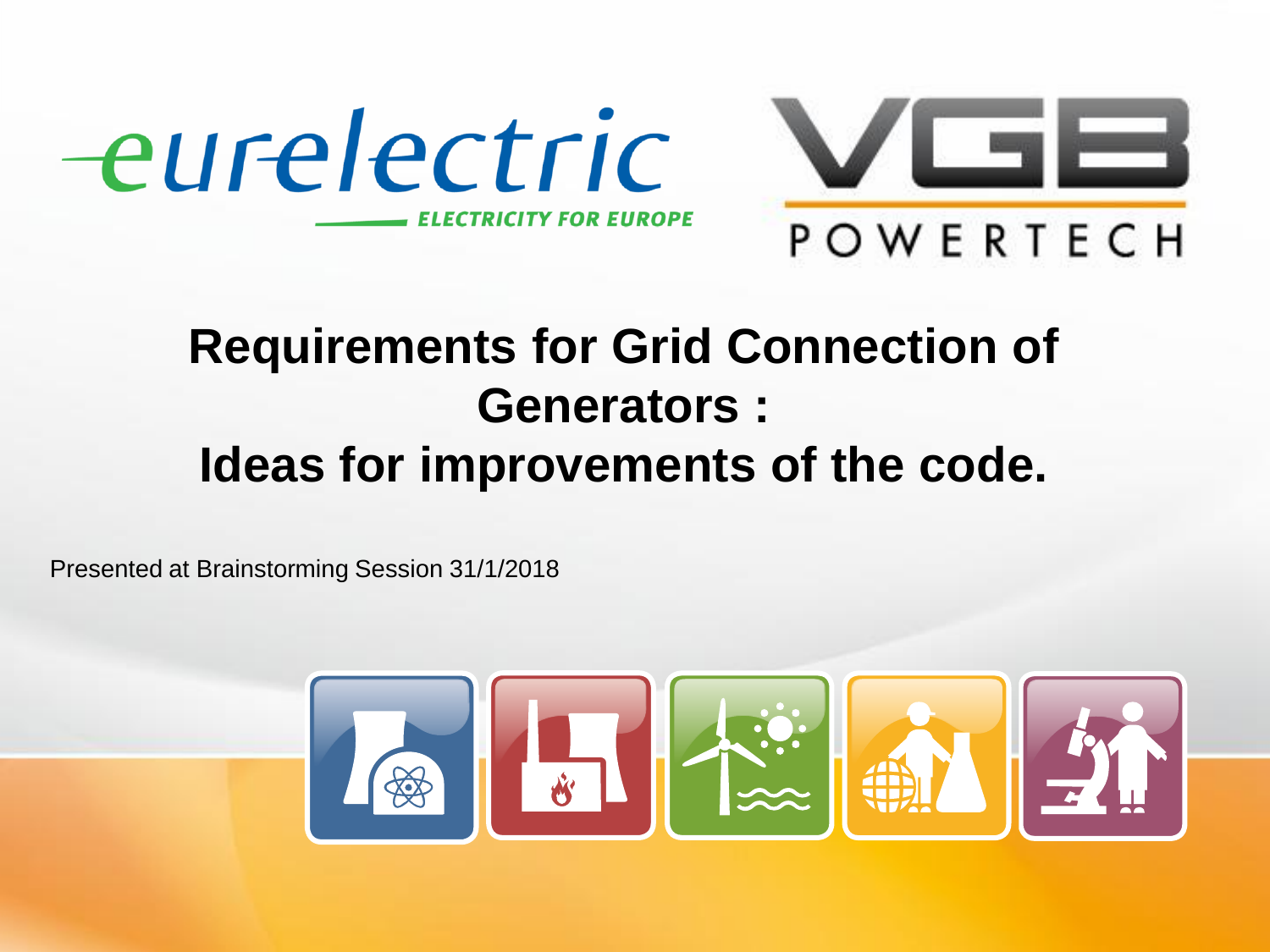



# **Content**

This presentation describes a number of items detected by Eurelectric and VGB susceptible for improvements in the RfG NC. Also interactions with the IGDs and with provisions in other codes are included.

The aim is to start a discussion to solve those issues in close collaboration with ALL stakeholders of the GC ESC.

The solution proposed in this presentation is one of the potential solutions and the position of Eurelectric and VGB can change due to the exchanges formulated at the brainstorming session.

A priori, Eurelectric and VGB will provide a formal input for next GC&SO-ESCs (March, 2018), following their presentation in Dec. 2017 and the exchanges.

If a consensus would be reached, what will be the procedure to insert the solution in the legal documents?

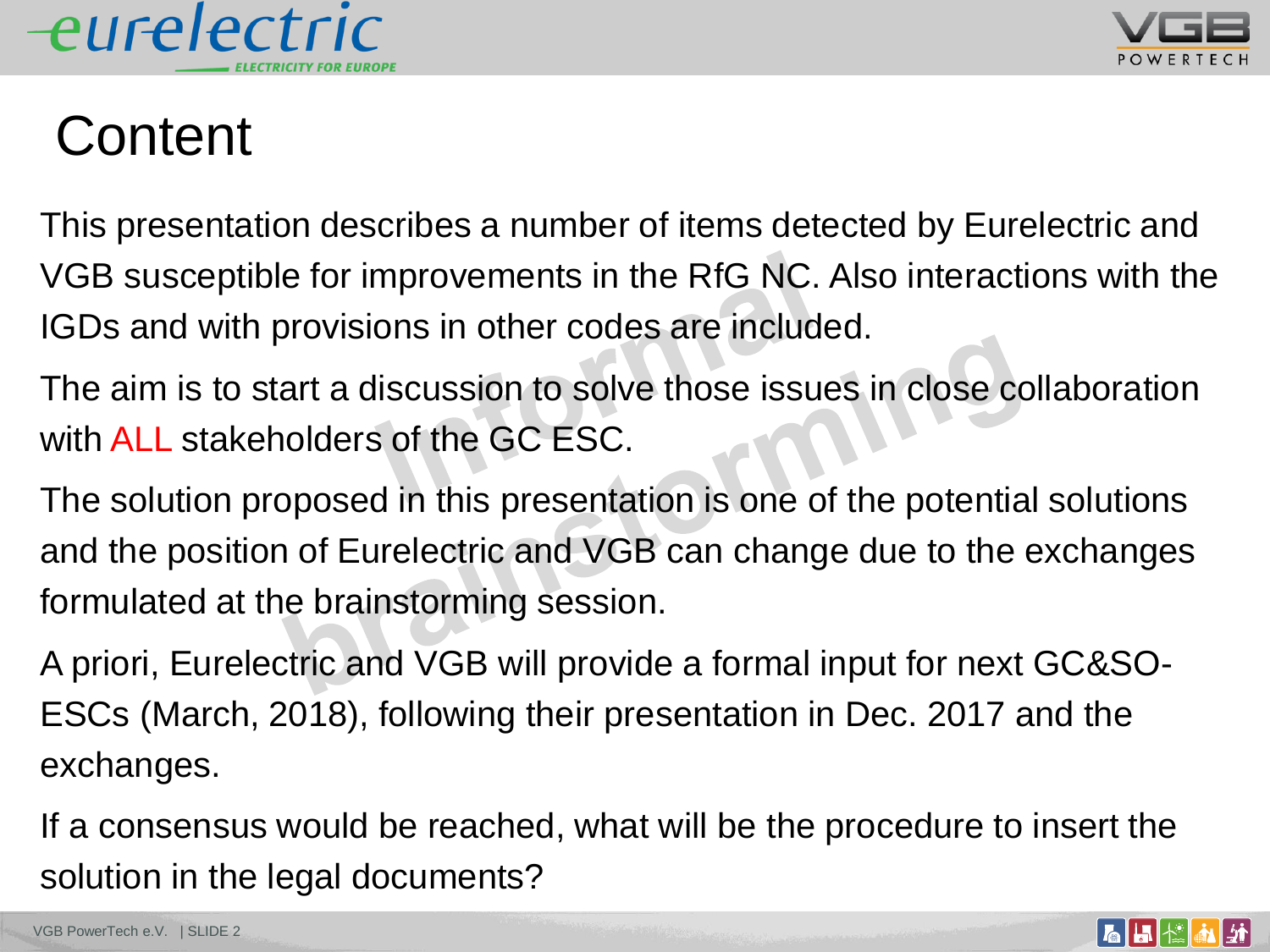



### **Topic 1**: information on amendment process

- For several issues, one of the possible solutions for **medium/long term** is an amendment in the codes => this is why we propose an exchange on the corresponding process
- How can one stakeholder make some proposal for amendment?
	- Directly to the Commission?
	- In the ESC who will decide or not to transmit the proposal to the Commission?
- ACER informed the GC-ESC that the ACER Guidance on amendment process would be updated (the last version was written in 2013) by about 1 year => more detailed deadline?
- How long will the 'fast procedure' take to achieve amendment?

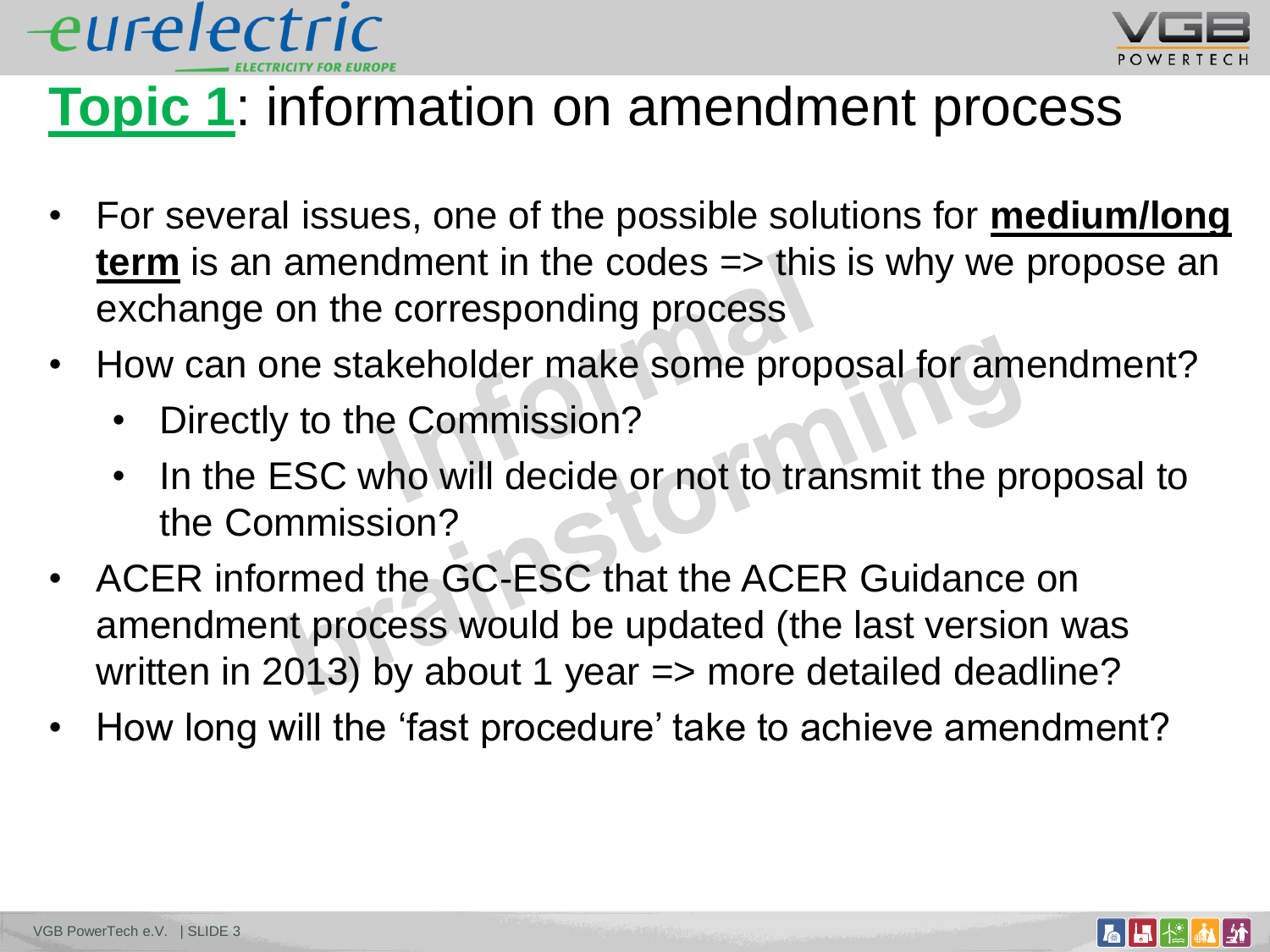



# **Topic 2**: Classification of PGMs (1/2)

#### **IN RfG:**

- Art. 5 defines a classification of power generating modules (PGM) depending on their capacity and on the voltage at the connection point.
- Each PGM connected at 110 kV or above is defined as a type D, meaning that a photo-voltaic panel of 800 W at an industrial consumer, connected at 110 kV or above, is a PGM of type D and is treated identically as a nuclear PGM of 1000 MW.
- Some countries expect a class derogation for not using this voltage criterion.

#### This classification is also used **in the GLSO**:

- The GLSO imposes operational planning procedures in Part III for relevant PGMs type B,C and D without a definition of the notion "relevant" creating also uncertainty.
- The procedures are justified for a nuclear PGM but NOT for smaller PGMs at industrial sites.
- Those procedures will reduce the interest of large industrial consumers to install RES and cogeneration units at their site.

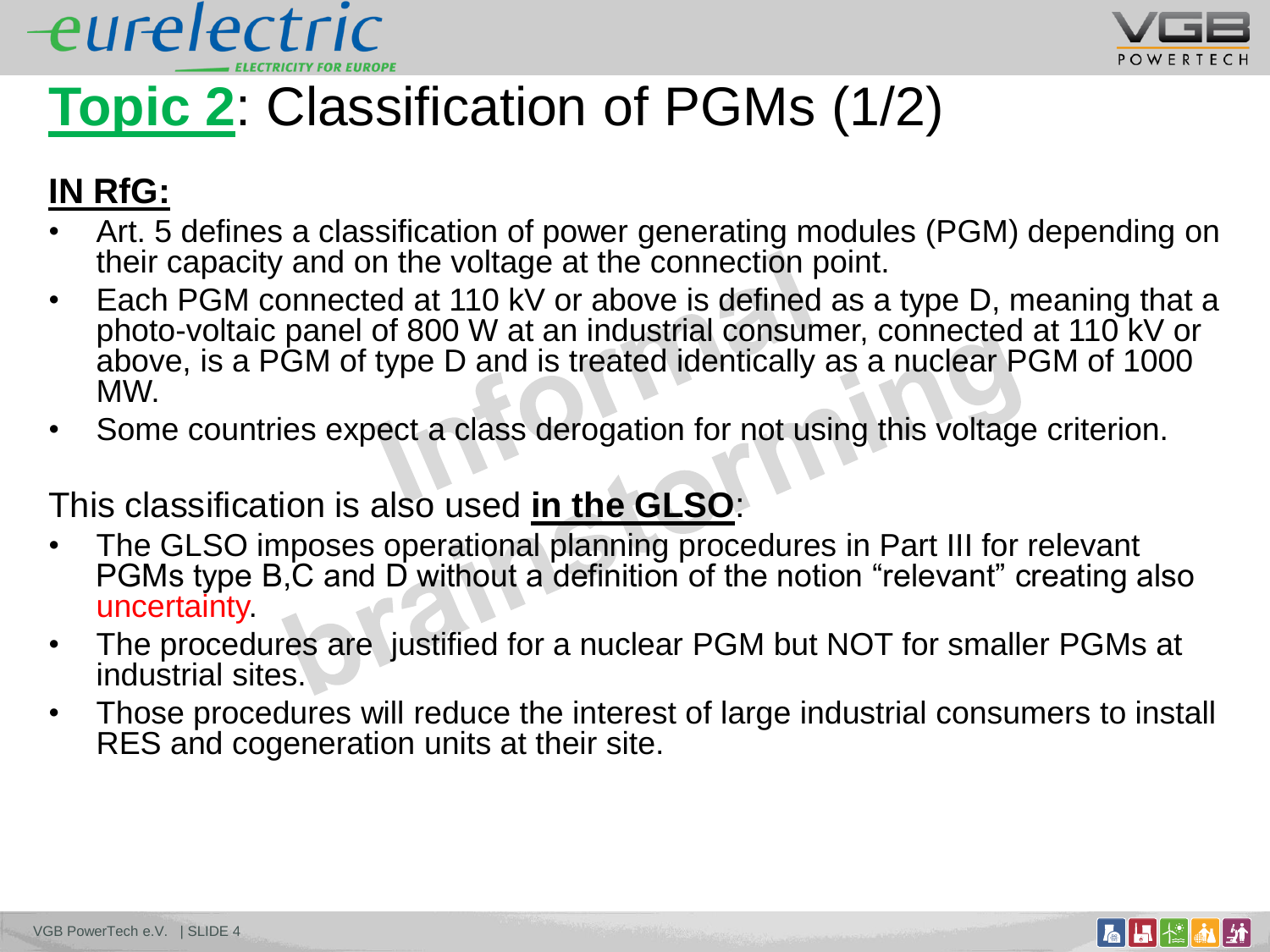



### **Topic 2**: Classification of PGMs (2/2)

The connection of a 10 MW PGM can be realised as follows:

110 kV bus-bar of a TSO



# **SOLUTIONS?**

Technically, all PGMs and their effect on the grid are identical.

Why the discrimination at the site of an industrial consumer ?

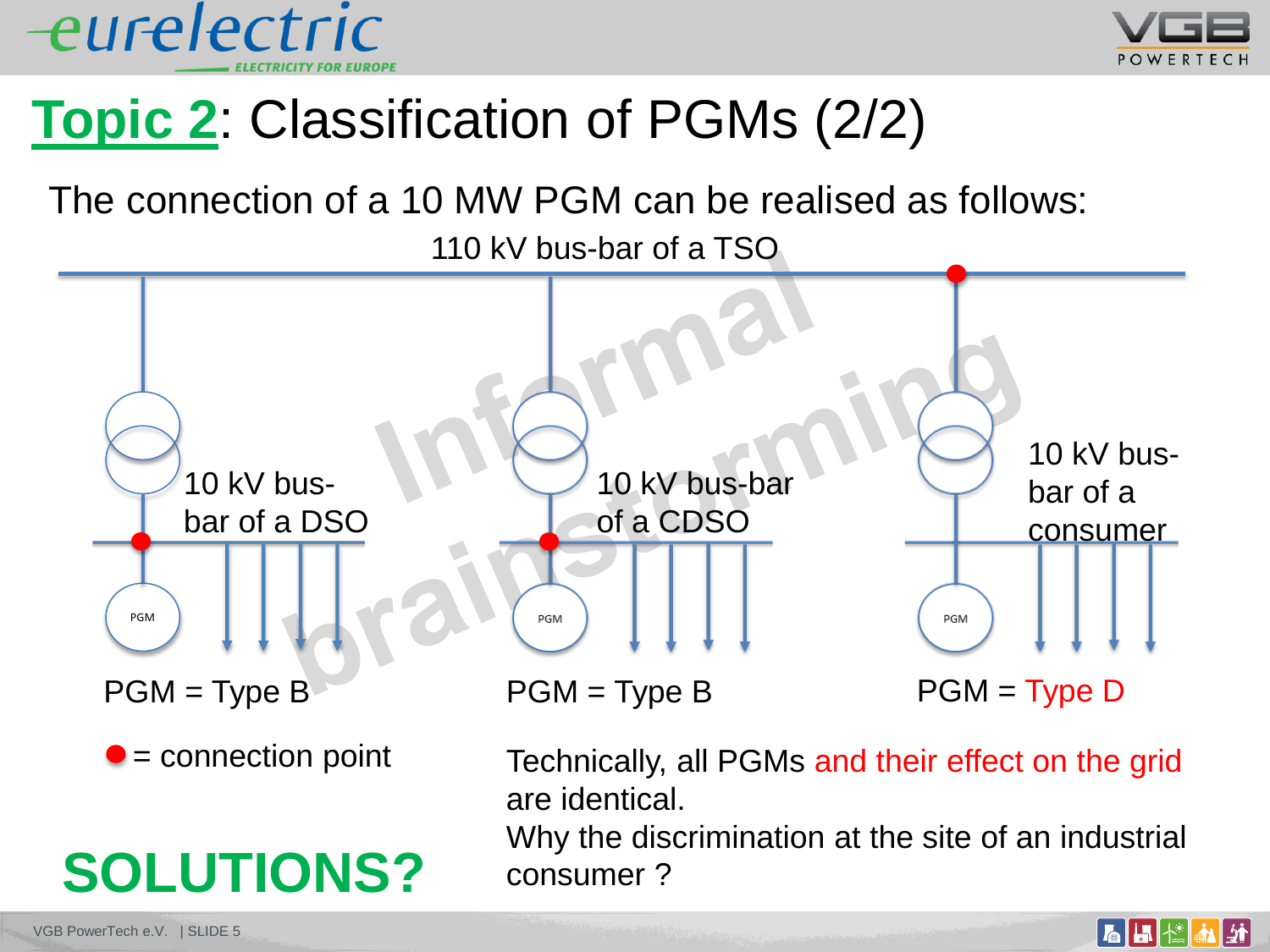



### **Topic 3**: Measurement precision of the frequency

In the NC RfG, Art. 14 table 4 imposes

- a frequency response insensitivity between 10 mHz and 30 mHz
- a dead band between 0 mHz and 500 mHz

for PGMs supplying FSM.

In the GLSO, Art.154 and the table in Annex V require a "Maximum combined effect of inherent frequency response insensitivity and possible intentional frequency response dead band of the governor of the FCR providing units or FCR providing groups" of 10 mHz for CE.

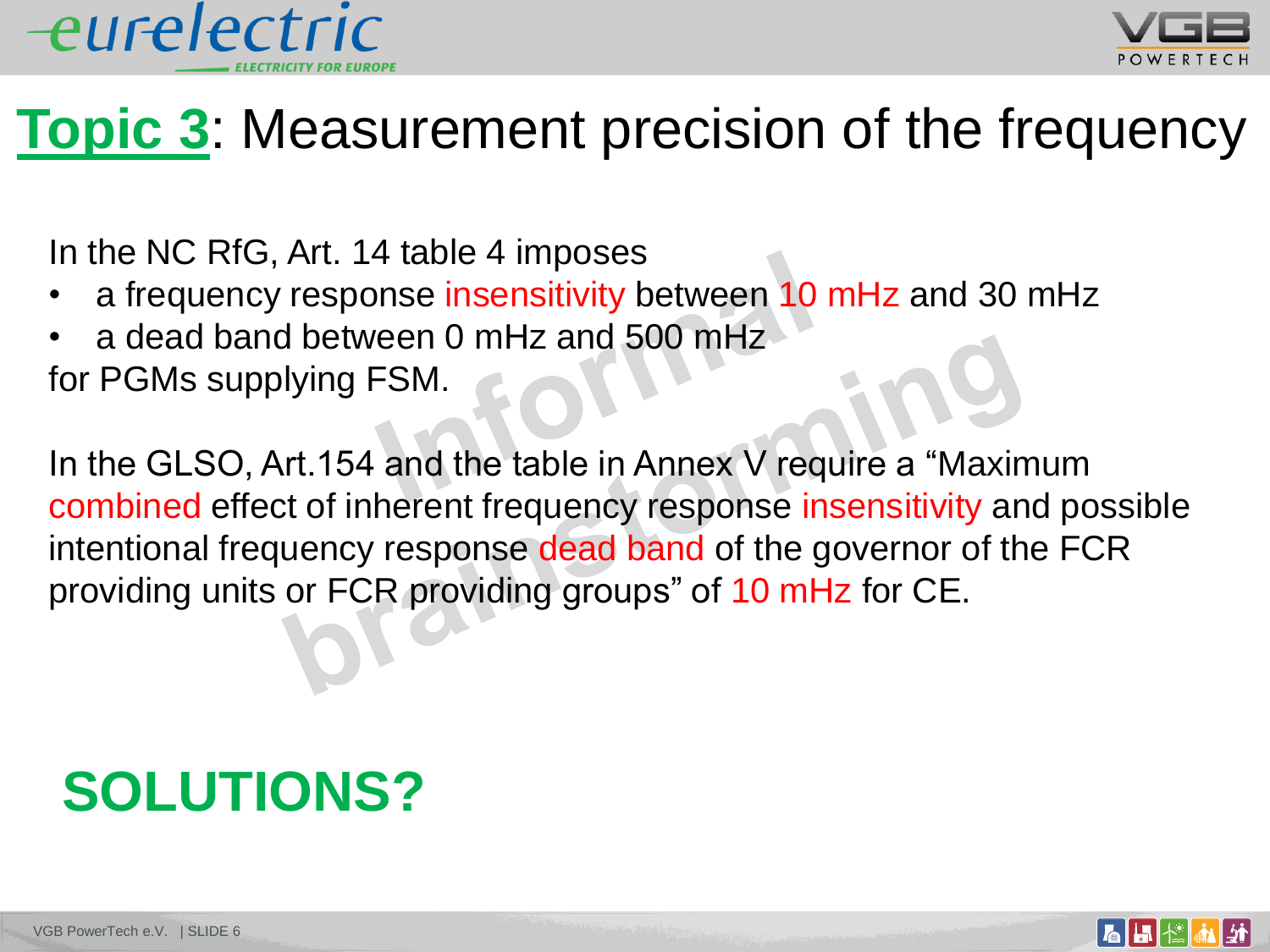



## **Topic 4**: Max. voltage in 400 kV grids (1/2)

In the NC RfG, table 6.2 imposes for Continental Europe that equipment has to withstand a voltage of 1.05 pu to 1.1 pu during a period of time not less than 20 minutes and not more than 60 minutes. The value of 1 pu is 400 kV (Art.6.2.iv).

In the GLSO, Art. 27 and Annex II table 2 limit the voltage in the normal state of the 400kV grid at the level of 1.05 pu or 420 kV, supposing 1 pu equal to 400 kV.

We are convinced that the requirement to withstand 440 kV during 20 minutes or more is a violation of Art. 1 of NC RfG requiring that system operators make appropriate use of the power generating facilities capabilities because the voltage will never be above 420 kV during more than 20 minutes.

#### Notes :

- The value of 420 kV is also the upper limit specified in the IEC established technical standard to be taken into particular consideration according to the NC RfG recital 27.
- A similar requirement for the installations of the grid operators does not exist.



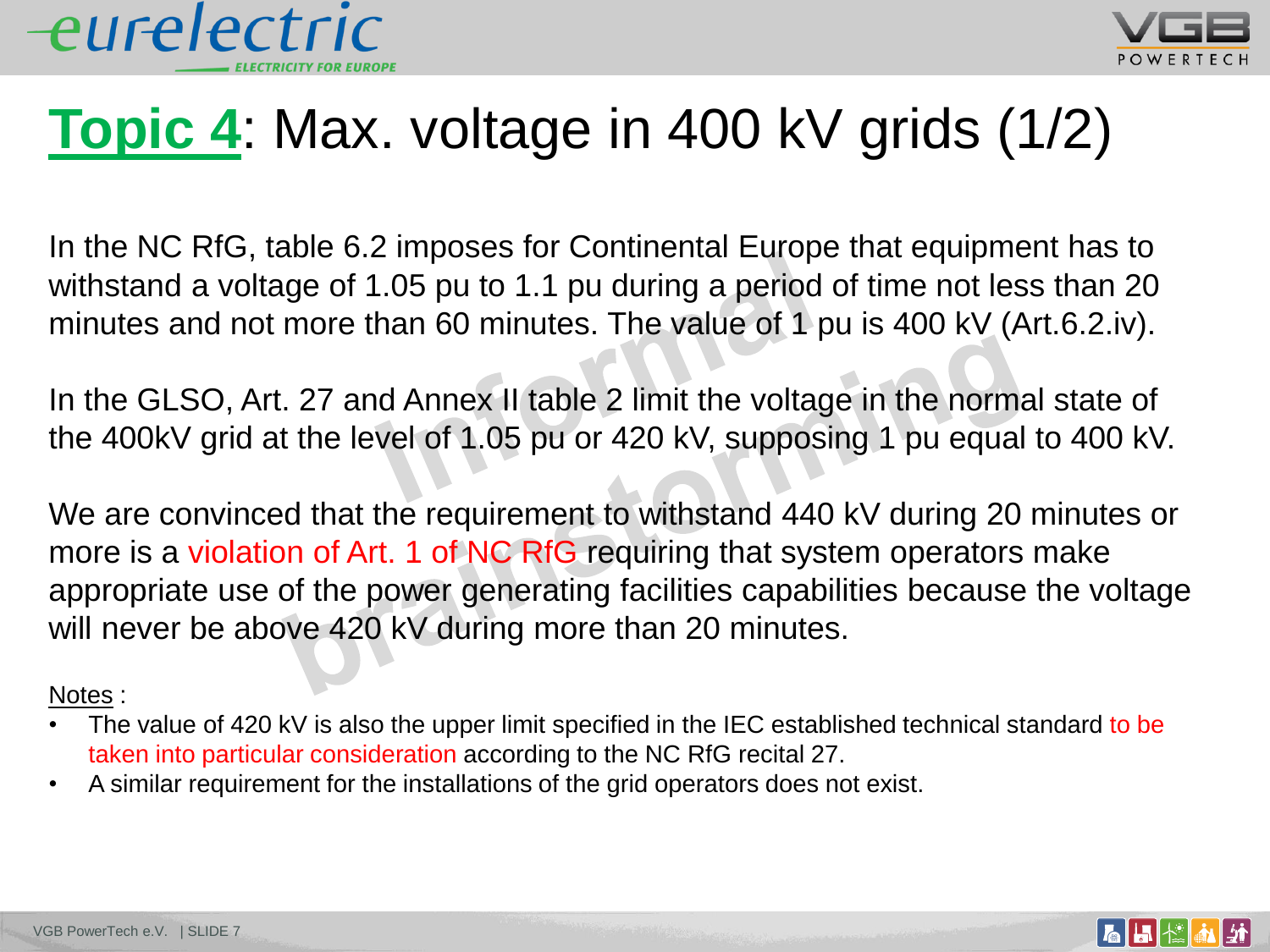



∦∉ |

▐▗▏▎▛▏▏

# **Topic 4**: Max. voltage in 400 kV grids (2/2)

The table below visualises characteristics of GIS switchgear according to IEC. The power frequency withstand voltage can be applied during only 1 min.

| ELK-3 C, 420 kV                                                | <b>Product ID</b> | 1HC0071250M0080 |
|----------------------------------------------------------------|-------------------|-----------------|
| Rated voltage                                                  |                   |                 |
| Power-frequency withstand voltage, 1 min.                      |                   |                 |
| Power-frequency withstand voltage, 1 min. across open contacts |                   |                 |
| Lightning impulse withstand voltage                            |                   |                 |
| Lightning impulse withstand voltage across open contacts       |                   |                 |
| Switching impulse withstand voltage                            |                   |                 |
| Switching impulse withstand voltage across open contacts       |                   |                 |
| Rated frequency                                                |                   |                 |
| Rated continuous current                                       |                   |                 |
| Rated short-time withstand current                             |                   |                 |
| Rated withstand impulse current                                |                   |                 |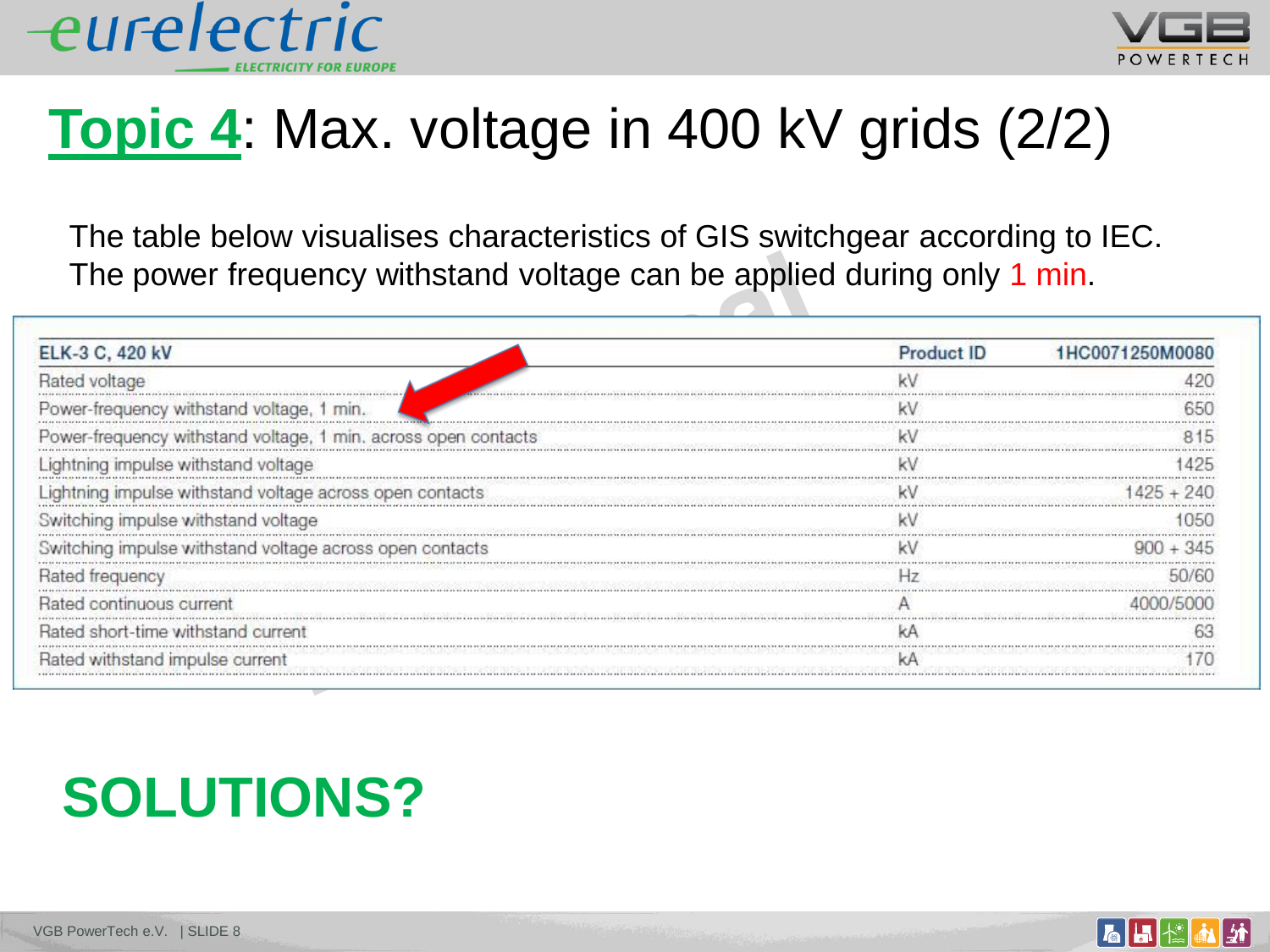



# **Topic 5**: Battery storage devices (1/2)

### **IN RfG:**

- Art.3.2.d indicates that battery storage devices are not subjected to the code.
- But given the respective definitions of SPGM and PPM, it seems that:
	- Batteries can be used to merge capabilities for PPM
	- But not for SPGM because of '*indivisible set of installations*'
- If the interpretation is confirmed, this constitutes to a discrimination

### **IN GLSO:**

- The scope of this code (Art. 2) doesn't mention batteries (neither to include them, nor to exclude them)
- Some people consider they are included in application of (d) & (e) as a **demand facility** providing demand response
- Can we consider this interpretation is correct?
- If 'yes', shouldn't there be some adaptation of requirements?

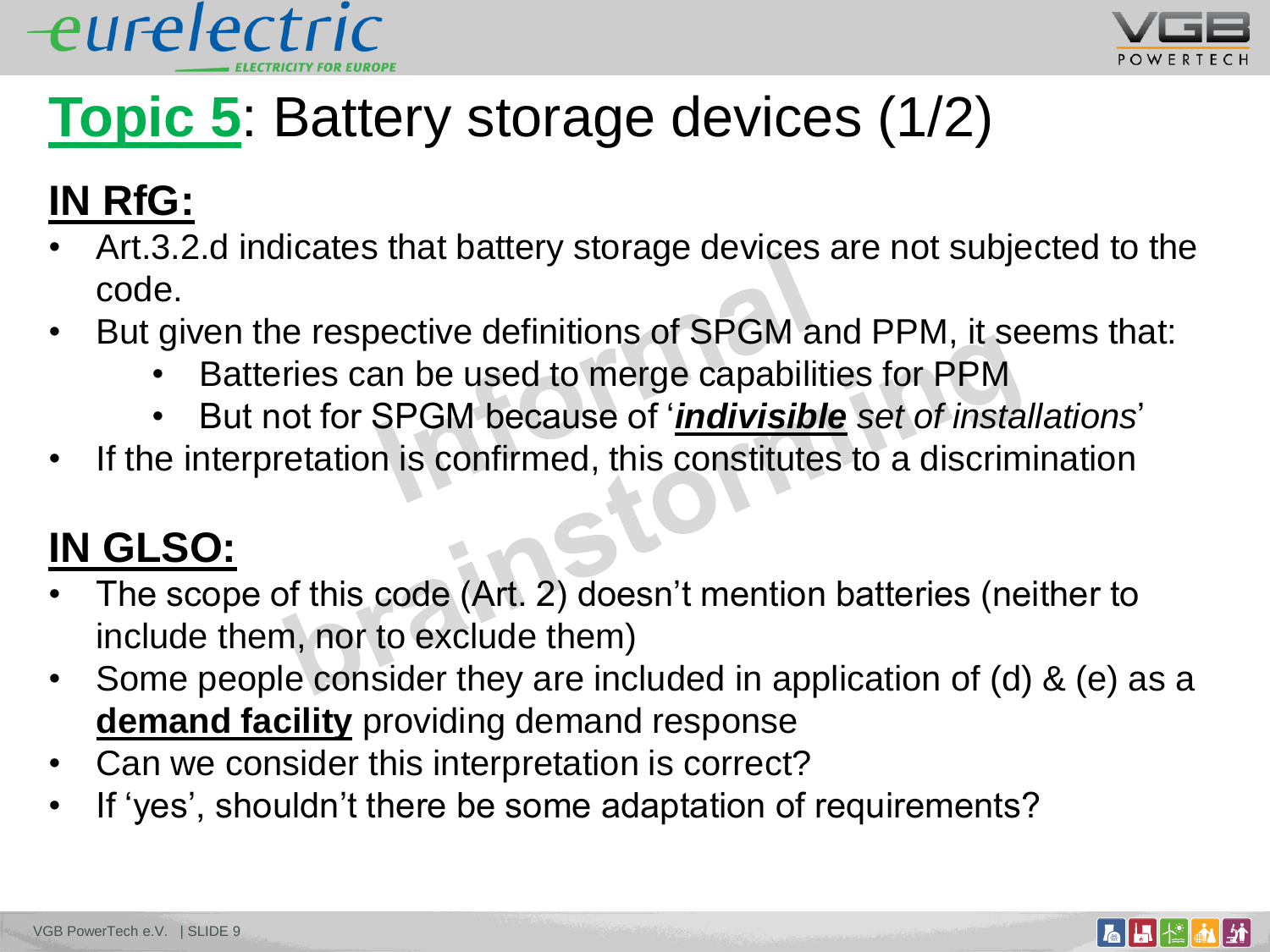



## **Topic 5**: Battery storage devices (2/2)

### **Why the issue is important?**

- Since the drafting of the NC RfG, batteries have become a common, mature equipment for storage
- We believe that this technology will have an increasing impact on the electrical system
- Up-to-date batteries have characteristics even more performing than synchronous generators, especially in the domain of responds times
- $\triangleright$  Some adaptation of the requirements would permit to benefit plainly from this technology in near future!
- $\triangleright$  Are requirements for batteries at European level justified?

### **More information in the presentation of EASE**

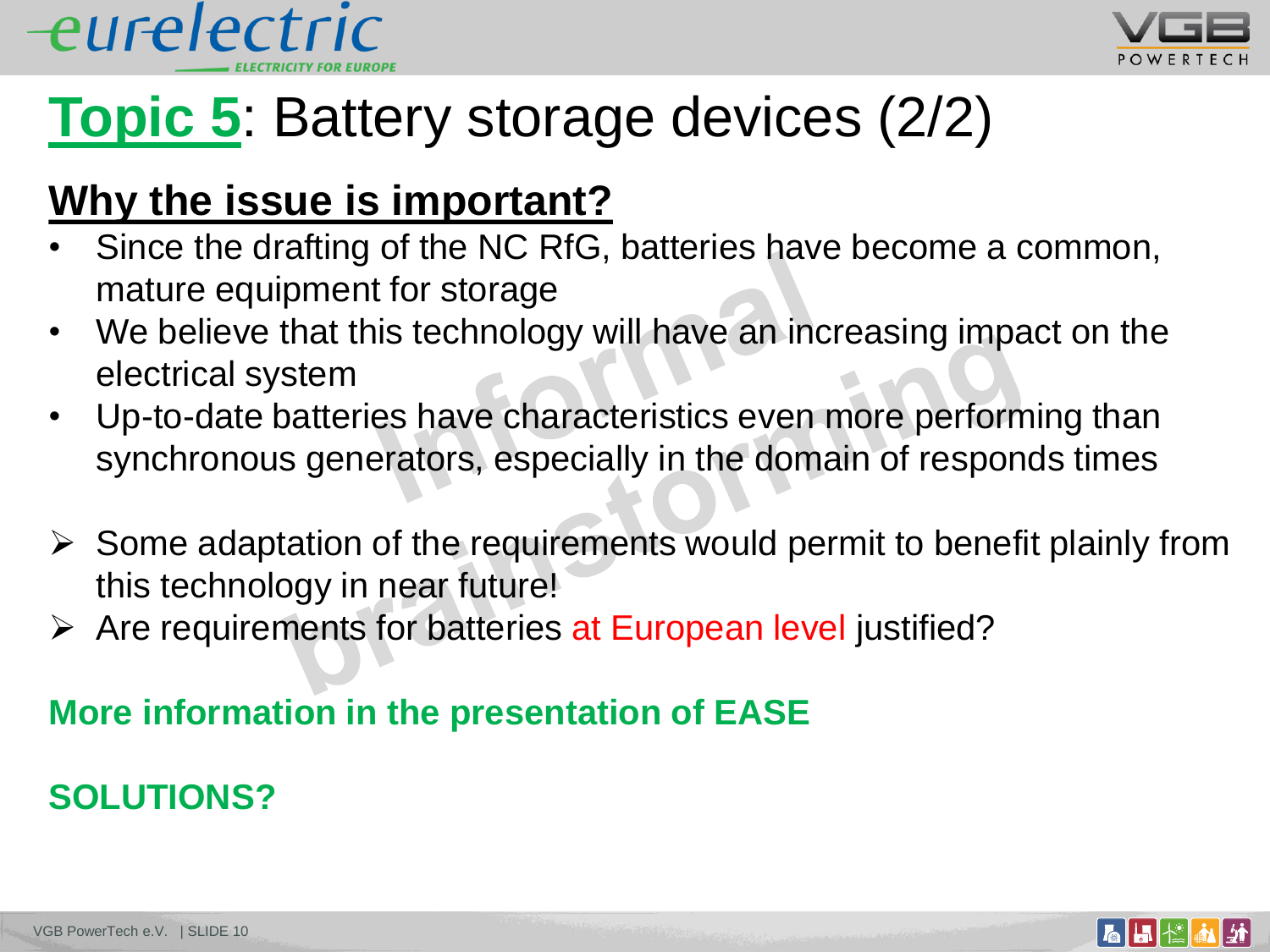



## **Topic 6**: Pump-storage devices (1/4)

Pump-storage devices have to fulfil the requirements in both generating and pumping mode.

As stated in Art.14.3 a unique fault-ride-through requirement applies for both operating modes.

Due to the hydraulic phenomena in the penstock, it is technically justified to allow different characteristics, one for the generating mode and another one for the pumping mode.

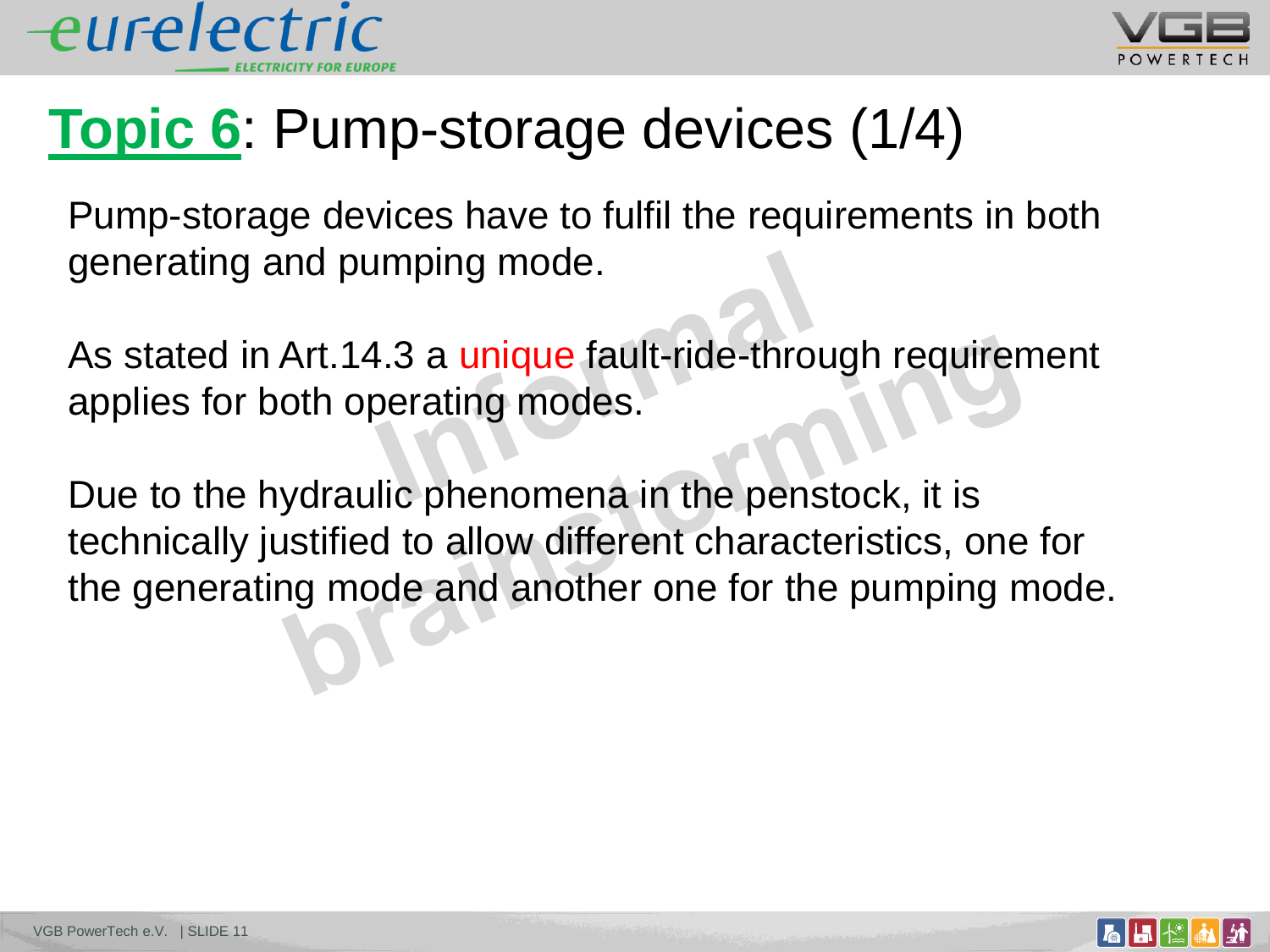

# **Topic 6**:

# Pump-storage devices (2/4)

Generating mode

- During FRT the power of the turbine  $(P_{Turbine})$  is used to cover bearing losses, generator losses and to accelerate the rotor (P<sub>accelerate</sub>)
- $P_{\text{accelerate}} = P_{\text{Turbine}} P_{\text{Losses}}$
- After voltage recovery, the rotor is forced to original rotor angle position by the grid.

#### Pump mode

- FRT in pump-mode is more difficult to achieve, since the rotor slows down ( $P_{slowdown}$ ) by water pressure + bearing losses + generator losses leading to a larger rotor angle.
- $P_{\text{slowdown}} = P_{\text{Pump}} + P_{\text{losses}}$
- After voltage recovery, the rotor is forced from more far rotor angle to the original rotor angle position by the grid.
- Close to stability limit this process is highly non linear

#### Typical simulation result of rotor angle





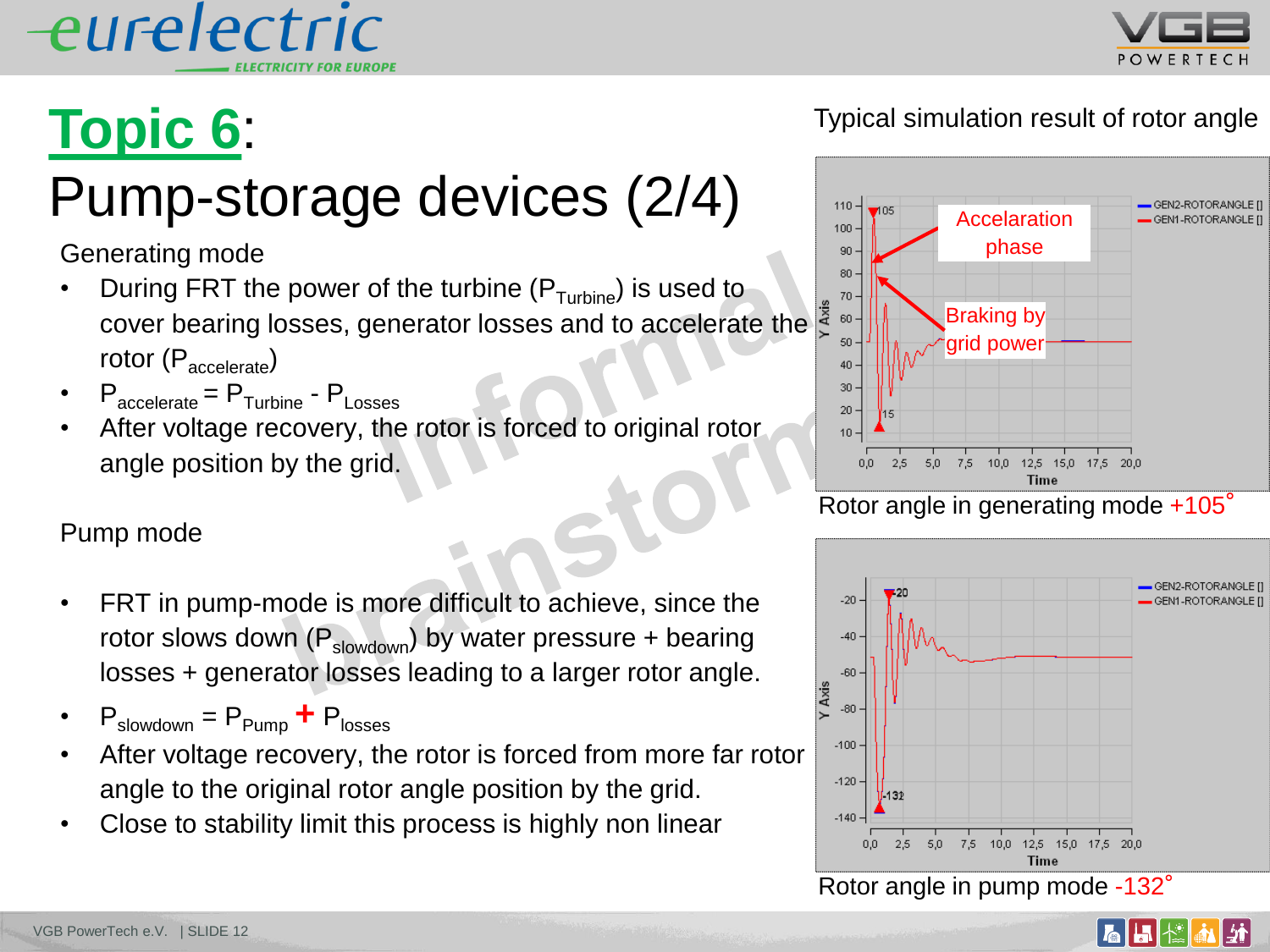



## **Topic 6**: Pump-storage devices (3/4)

This graph shows the FRT capability of a recent plant in pump mode (build now) : At a voltage dip below 30%, the plant will trip (RfG table 7 imposes 0%)



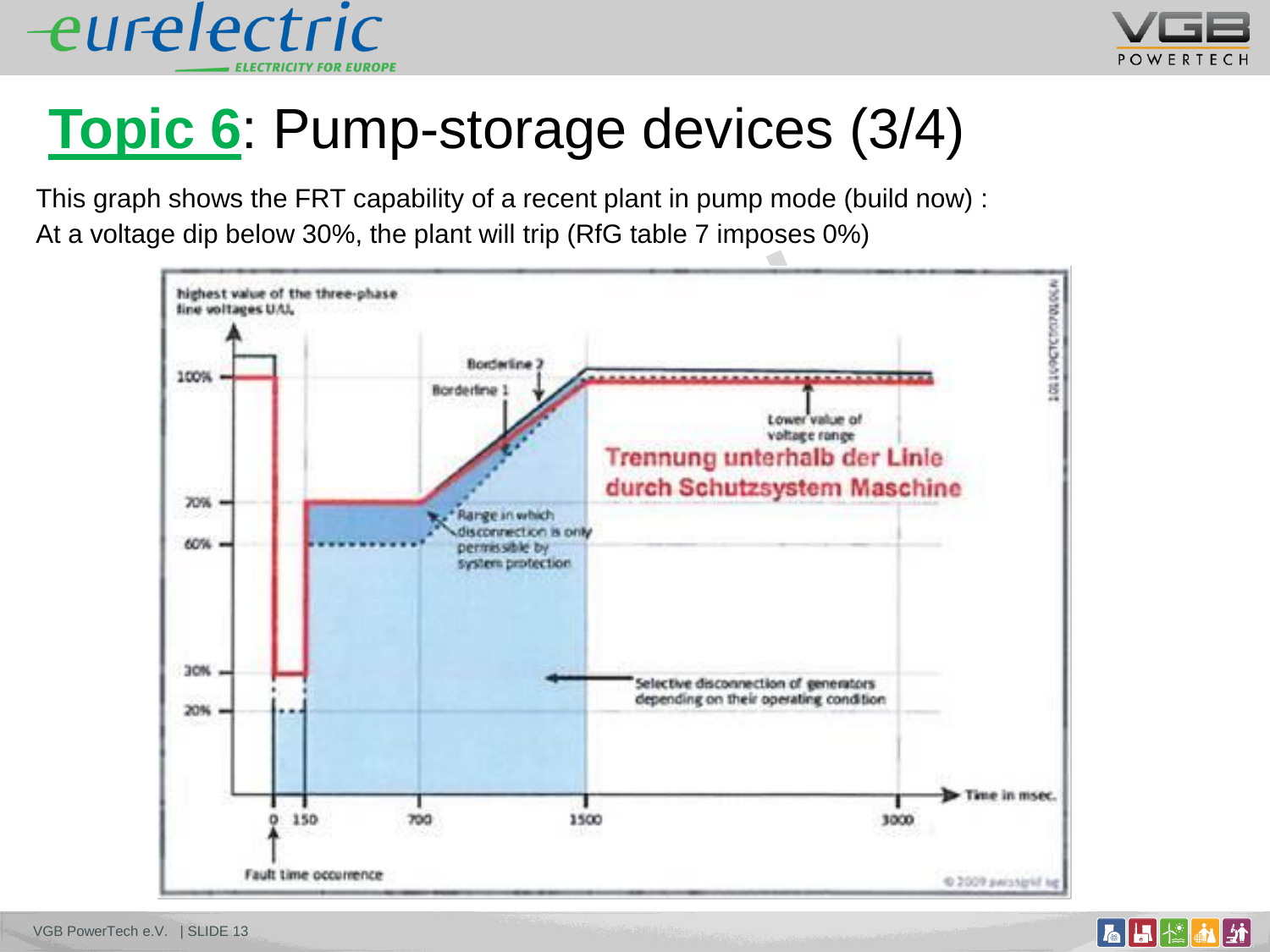



# **Topic 6**: Synchronous compensation of pumpstorage (4/4)

Art. 6.2 imposes that the synchronous compensation mode of pumpstorage PGMs shall not be limited in time. But :

- To avoid the waste of water, the water supply from the penstock is blocked during such operating mode.
- All losses e.g. bearing losses, generator losses have to be supplied by the electrical grid.
- The turbine blades (Pelton & Francis) now rotate in air instead of water.
- Therefore the turbine blades do not get cooled by the water, but instead get heat up by air friction.
- If such a turbine has to be operated for unlimited time in synchronous operation, an additional blade cooling system is necessary.

**More globally, what is the interpretation of the whole Art. 6.2?**

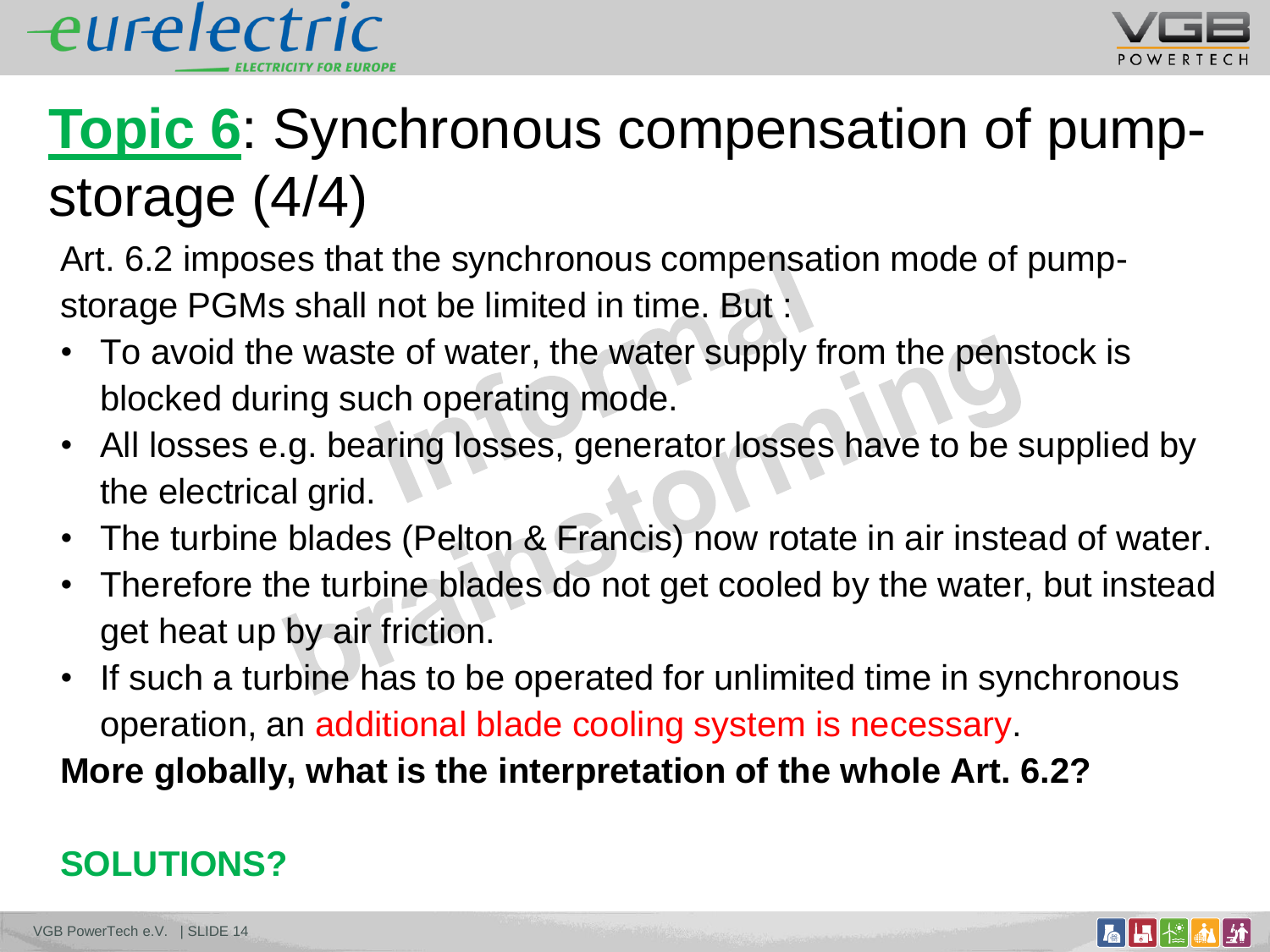



### **Topic 7**: Regarding CENELEC's / new standards (1/2)

- A standardization of equipments (units Types A&B, in this instance) would benefit to the whole community, mainly because:
	- Economic interest (manufacturers => producers & system operators => consumers)
	- It permits to avoid very numerous and heavy 'compliance checking' (testing and/or monitoring)
- CELENEC's new standard is a good opportunity to approach the interests above. In this objective, some requirements have to be treated carefully:
	- Good choices **while applying CENELEC's** standard (because some requirements are also 'non-exhaustive' in this standard), ex.:  $f_1$  threshold for LFSM-O (50,2 – 52 Hz in the standard/50,2-50,5 Hz in RfG)
	- Good choices **while implementing RfG** code, ex.: tclear for FRT/Type B  $(0, 14 - 0, 25s)$  in RfG / min. 0,2s in the standard)

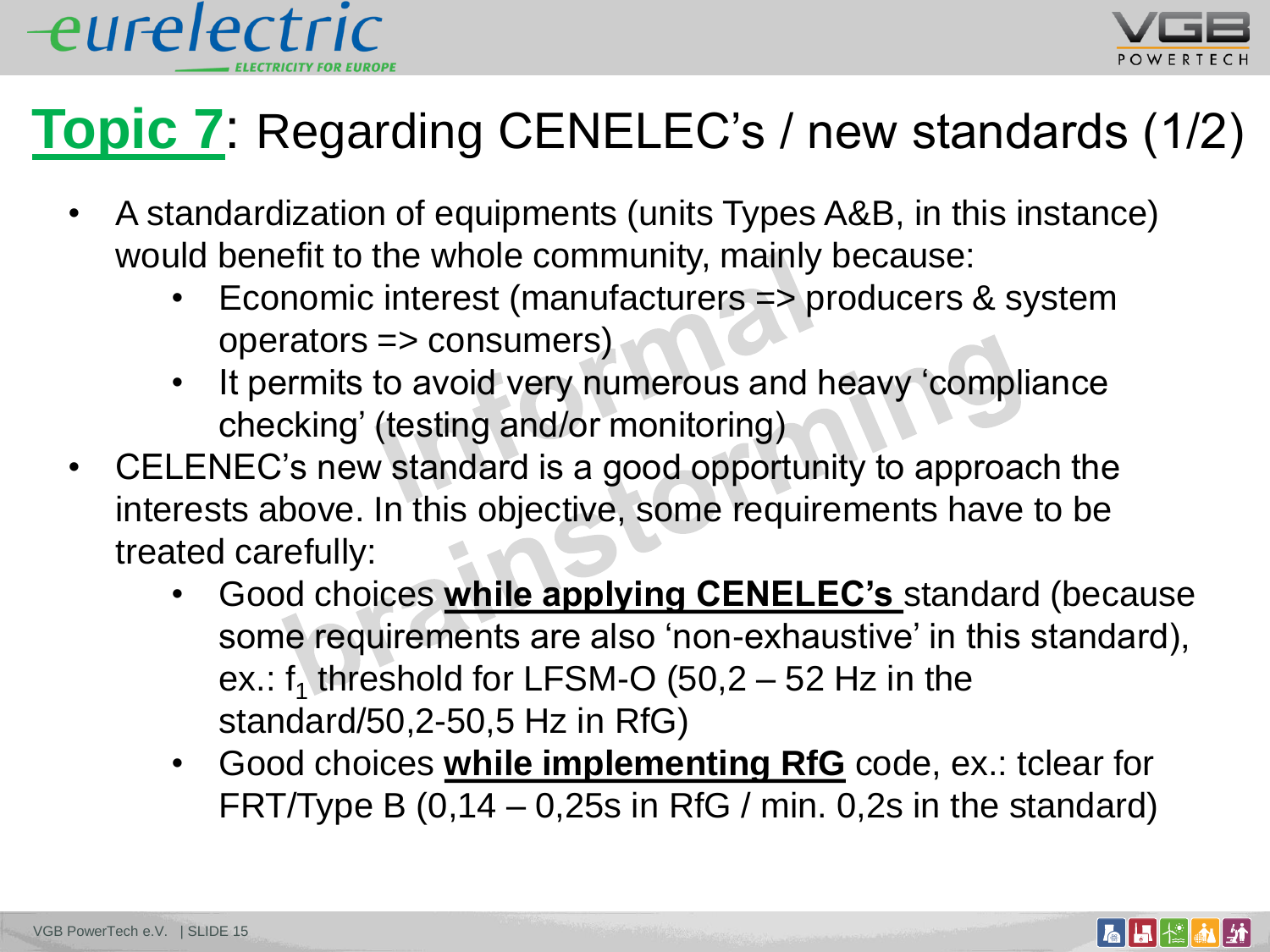



### **Topic 7**: Regarding CENELEC's / new standards (2/2)

- CENELEC's standard also contains some additional requirements (not in the scope of  $RfG \implies not a problem$ , as long as they do not lead to substantial overcosts
- Presentation by CENELECTION
- **SOLUTIONS?**

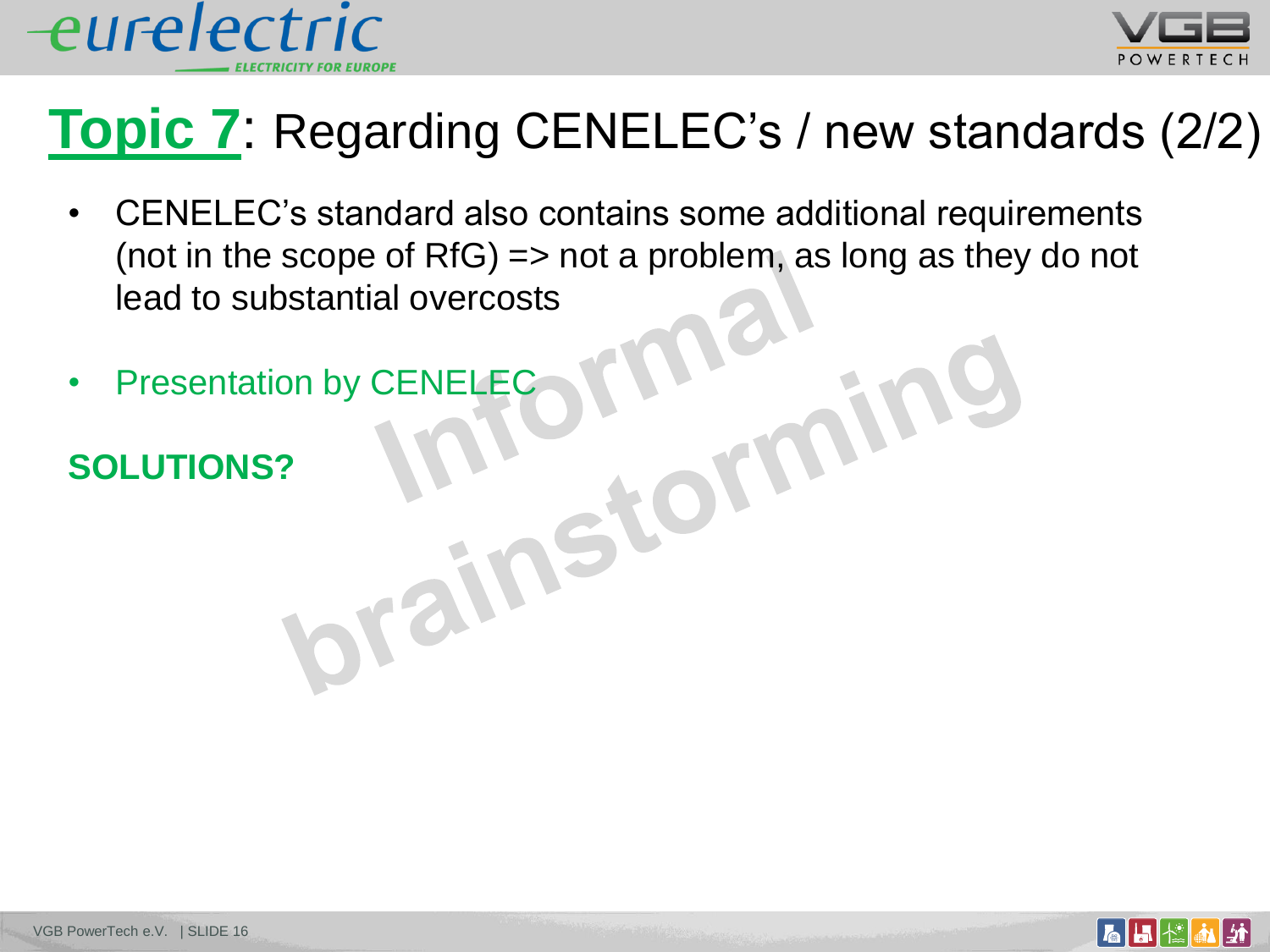

### **Topic 8:** Entering into force of the RfG requirements

Art. 4.2.b specifies :

For the purposes of this Regulation, a power-generating module shall be considered existing if the power-generating facility owner has concluded a final and binding contract for the purchase of the main generating plant by two years after the entry into force of the Regulation. => 17/5/2018.

#### Art.7.4 specifies :

The relevant system operator or TSO shall submit a proposal for requirements of general application, or the methodology used to calculate or establish them, for approval by the competent entity within two years of entry into force of this Regulation.

 $\Rightarrow$  A proposal on 17/5/2018.  $\Rightarrow$  No approved requirements available on this date.

Art.72 specifies :

Without prejudice to Articles 4(2)(b), 7, 58, 59, 61 and Title VI, the requirements of this Regulation shall apply from three years after publication.  $\Rightarrow$  27/4/2019

Which requirements apply at a purchase between both dates?



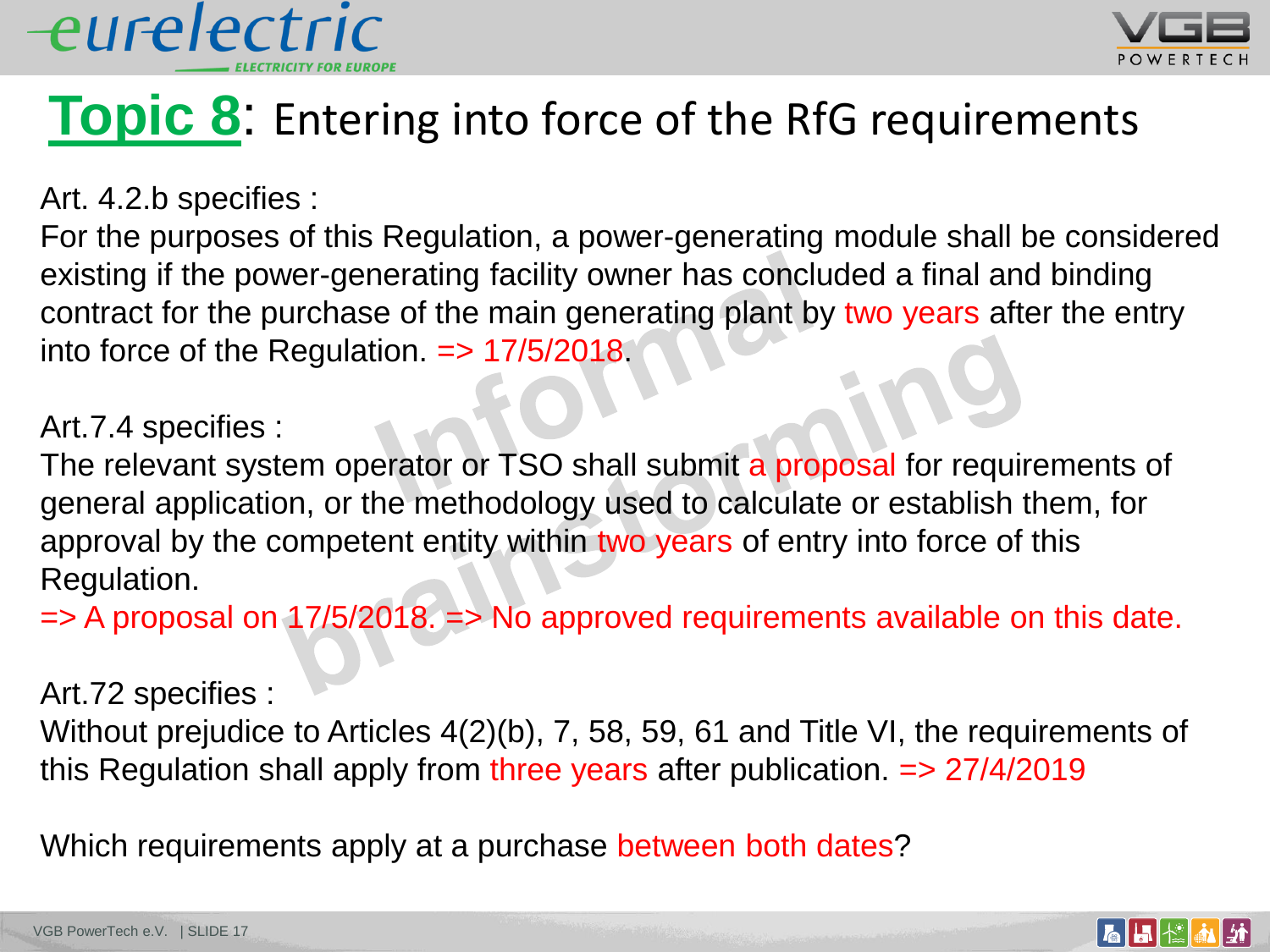



# **Topic 9**: Specifications in the IGDs (1/2)

The IGD on FSM proposes following activation times for UK and IE / NI

| Initial delay t1                                                | $\leq$ 2s for SPGM<br>$\leq$ 500 ms for PPM |                 |
|-----------------------------------------------------------------|---------------------------------------------|-----------------|
| Response activation<br>(full activation) $t_2$<br>default value | CE, Nordic:                                 | 30s             |
|                                                                 | <b>GB</b>                                   | 10 <sub>s</sub> |
|                                                                 | <b>IE/NI</b>                                |                 |

Art.15.2.d of the RfG NC specifies :

"Max. admissible choice of full activation time  $\bm{{\mathsf{t}}}_2$ , unless longer activation times are allowed by the relevant TSO …. = 30 seconds"

Our interpretation of Art.15.2.d is that :

- The PGM can choose any activation time with a max of 30 sec
- The TSO can impose longer activation times, no shorter ones.

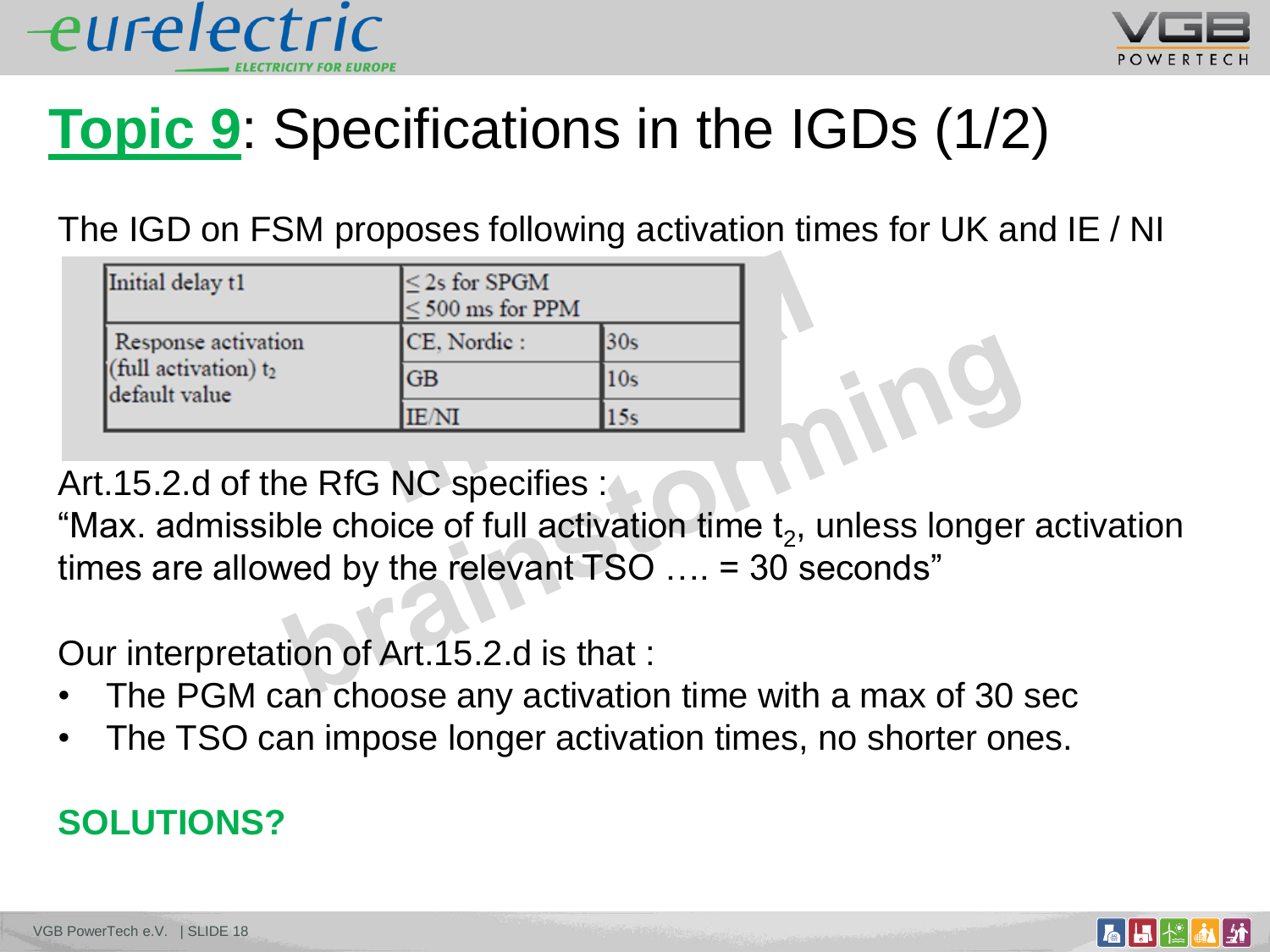



The IGD on Limited Frequency Sensitive Mode (LFSM) mentions

• A recommendation for the thresholds for LFSM-U and LFSM-O

| Synchronous area          | <b>LFSM-U</b> threshold | <b>LFSM-O</b> threshold |
|---------------------------|-------------------------|-------------------------|
| <b>Continental Europe</b> | 49.8 Hz                 | 50.2 Hz                 |
| Nordic                    | 49.5 Hz                 | 50.5 Hz                 |
| <b>Great Britain</b>      | 49.5 Hz                 | 50.4 Hz                 |
| Ireland                   | 49.5 Hz                 | 50.2 Hz                 |
| Baltic                    | 49.8 Hz                 | 50.2 Hz                 |

#### • A default droop for LFSM-O

| Synchronous area          | LFSM-O default droop settings of PGMs |
|---------------------------|---------------------------------------|
| <b>Continental Europe</b> | 5%                                    |
| Nordic                    | $4\%$                                 |
| <b>Great Britain</b>      | $3 - 5%$                              |
| Ireland                   | 4%                                    |
| <b>Baltic</b>             | 5%                                    |

No figures for LFSM-U.

Are those settings a subject for an IGD of the RfG NC or for the GL SO in the Synchronous Area Operational Agreement?